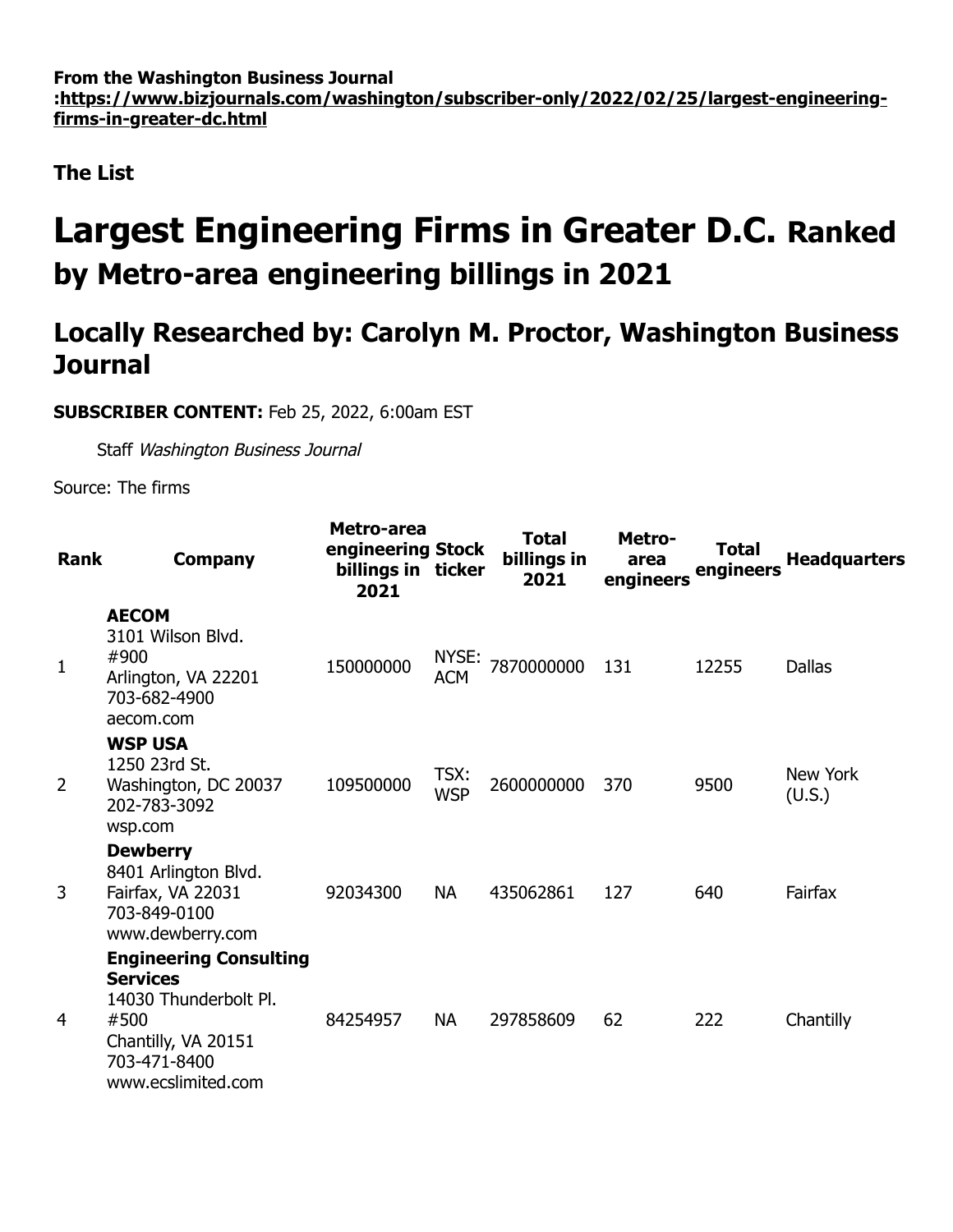| <b>Rank</b>    | <b>Company</b>                                                                                                                                | Metro-area<br>engineering Stock<br>billings in ticker<br>2021 |           | <b>Total</b><br>billings in<br>2021 | Metro-<br>area<br>engineers | <b>Total</b><br>engineers | <b>Headquarters</b> |
|----------------|-----------------------------------------------------------------------------------------------------------------------------------------------|---------------------------------------------------------------|-----------|-------------------------------------|-----------------------------|---------------------------|---------------------|
| 5              | M.C. Dean Inc.<br>1765 Greensboro Station Pl.<br>Tysons, VA 22102<br>703-802-6231<br>www.mcdean.com                                           | 58442348.5 NA                                                 |           | 104991796.9632                      |                             | <b>NA</b>                 | <b>Tysons</b>       |
| 6              | A. Morton Thomas and<br><b>Associates Inc.</b><br>800 King Farm Blvd.<br>4th Fl.<br>Rockville, MD 20850<br>301-881-2545<br>amtengineering.com | 37000000                                                      | <b>NA</b> | 76400000                            | 55                          | 120                       | Rockville           |
| $\overline{7}$ | <b>ATCS PLC</b><br>13861 Sunrise Valley Dr.<br>#200<br>Herndon, VA 20171<br>703-430-7500<br>atcsplc.com                                       | 36000000                                                      | <b>NA</b> | 46000000                            | 31                          | 50                        | Herndon             |
| 8              | <b>VHB</b><br>1775 Greensboro Station Pl.<br>#200<br>Vienna, VA 22102<br>703-847-3071<br>vhb.com                                              | 35500000                                                      | <b>NA</b> | 191812079                           | 22                          | 456                       | Watertown, MA       |
| 9              | <b>Bowman Consulting</b><br><b>Group Ltd. (Bowman)</b><br>12355 Sunrise Valley Dr.<br>#520<br>Reston, VA 20191<br>703-464-1000<br>bowman.com  | 32200000                                                      |           | BWMN 176000000                      | 52                          | 181                       | Reston              |
| 10             | <b>Burns &amp; McDonnell</b><br>2200 Wilson Blvd.<br>#500<br>Arlington, VA 22201<br>571-444-1600<br>burnsmcd.com                              | 30000000                                                      | <b>NA</b> | <b>NA</b>                           | 17                          | <b>NA</b>                 | Kansas City,<br>MO  |
| 11             | <b>Salas O'Brien</b><br>6700-A Rockledge Dr.<br>#301<br>Bethesda, MD 20817<br>301-216-2871<br>salasobrien.com                                 | 23505747                                                      | NA.       | <b>NA</b>                           | 24                          | NA                        | Santa Ana, CA       |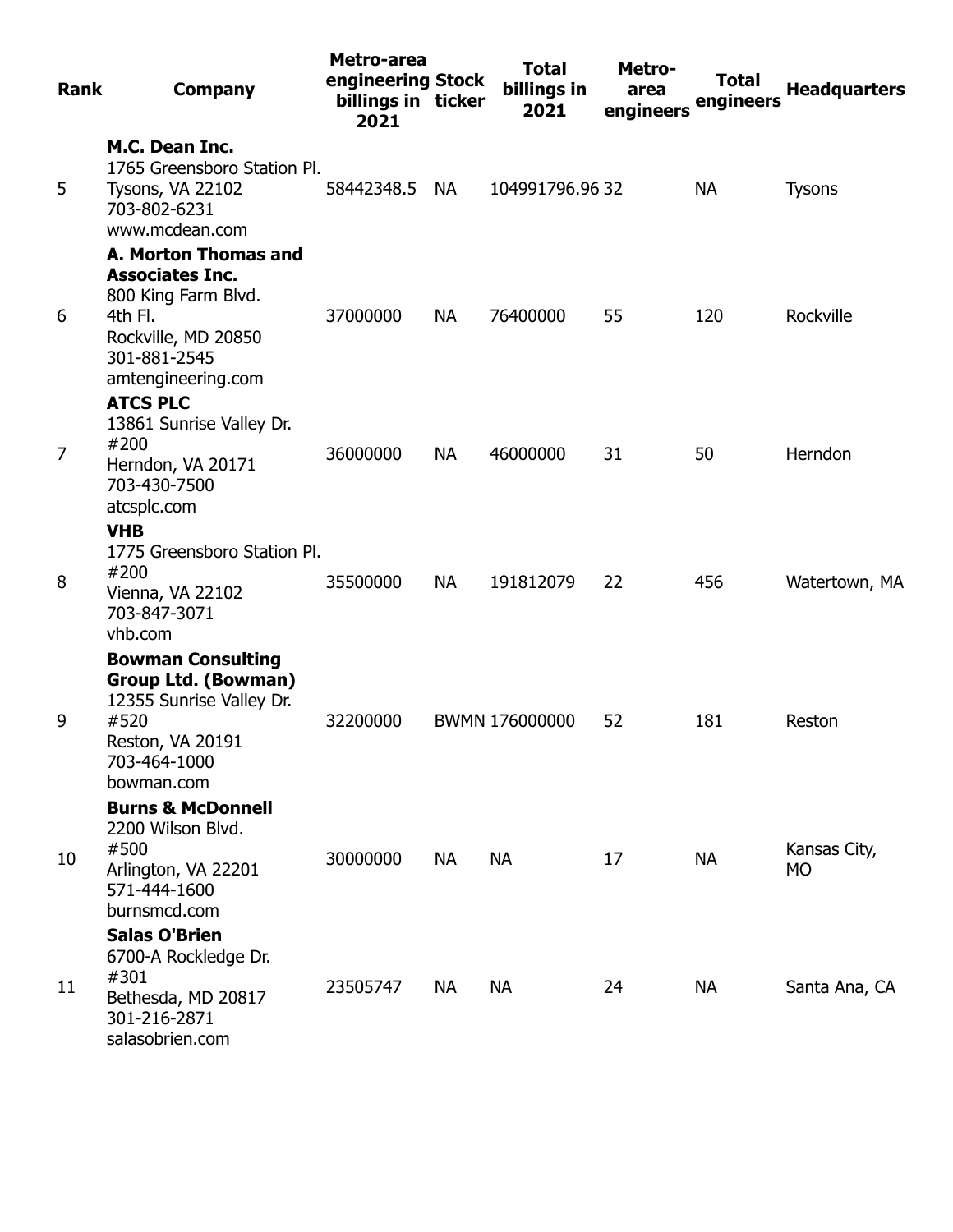| <b>Rank</b> | <b>Company</b>                                                                                                                                  | Metro-area<br>engineering Stock<br>billings in ticker<br>2021 |           | <b>Total</b><br>billings in<br>2021 | Metro-<br>area<br>engineers | <b>Total</b><br>engineers | <b>Headquarters</b> |
|-------------|-------------------------------------------------------------------------------------------------------------------------------------------------|---------------------------------------------------------------|-----------|-------------------------------------|-----------------------------|---------------------------|---------------------|
| 12          | <b>GPI/Greenman-</b><br><b>Pedersen Inc.</b><br>530 Gaither Rd.<br>#100<br>Rockville, MD 20850<br>240-268-1820<br>gpinet.com                    | 22000000                                                      | <b>NA</b> | 268000000                           | 49                          | 194                       | Babylon, NY         |
| 12          | <b>Kimley-Horn</b><br>11400 Commerce Park Dr.<br>#400<br>Reston, VA 20191<br>703-674-1300<br>kimley-horn.com                                    | 22000000                                                      | <b>NA</b> | <b>NA</b>                           | 60                          | <b>NA</b>                 | Raleigh, NC         |
| 14          | christopher consultants<br>Itd.<br>9900 Main St.<br>#400<br>Fairfax, VA 22031<br>703-273-6820<br>christopherconsultants.com                     | 20152720                                                      | <b>NA</b> | <b>NA</b>                           | 24                          | <b>NA</b>                 | Fairfax             |
| 15          | <b>SK&amp;A Structural</b><br><b>Engineers PLLC</b><br>12435 Park Potomac Ave.<br>#300<br>Potomac, MD 20854<br>301-881-1441<br>skaengineers.com | 18775000                                                      | <b>NA</b> | 18775000                            | 41                          | 41                        | Potomac             |
| 16          | <b>Southland Industries</b><br>22340 Dresden St.<br>#177<br>Dulles, VA 20166<br>703-834-5570<br>southlandind.com                                | 18704547                                                      | <b>NA</b> | 65554120                            | 26                          | 78                        | Garden Grove,<br>CA |
| 17          | <b>Terracon Consultants</b><br>Inc.<br>19955 Highland Vista Dr.<br>#170<br>Ashburn, VA 20147<br>703-726-8030<br>terracon.com                    | 17550775                                                      | NA        | 909000000                           | 24                          | 580                       | Olathe, KS          |
| 18          | Johnson, Mirmiran &<br><b>Thompson Inc.</b><br>601 New Jersey Ave. NW<br>#210<br>Washington, DC 20001<br>202-289-8491<br>jmt.com                | 17500000                                                      | <b>NA</b> | <b>NA</b>                           | 37                          | <b>NA</b>                 | Hunt Valley,<br>MD  |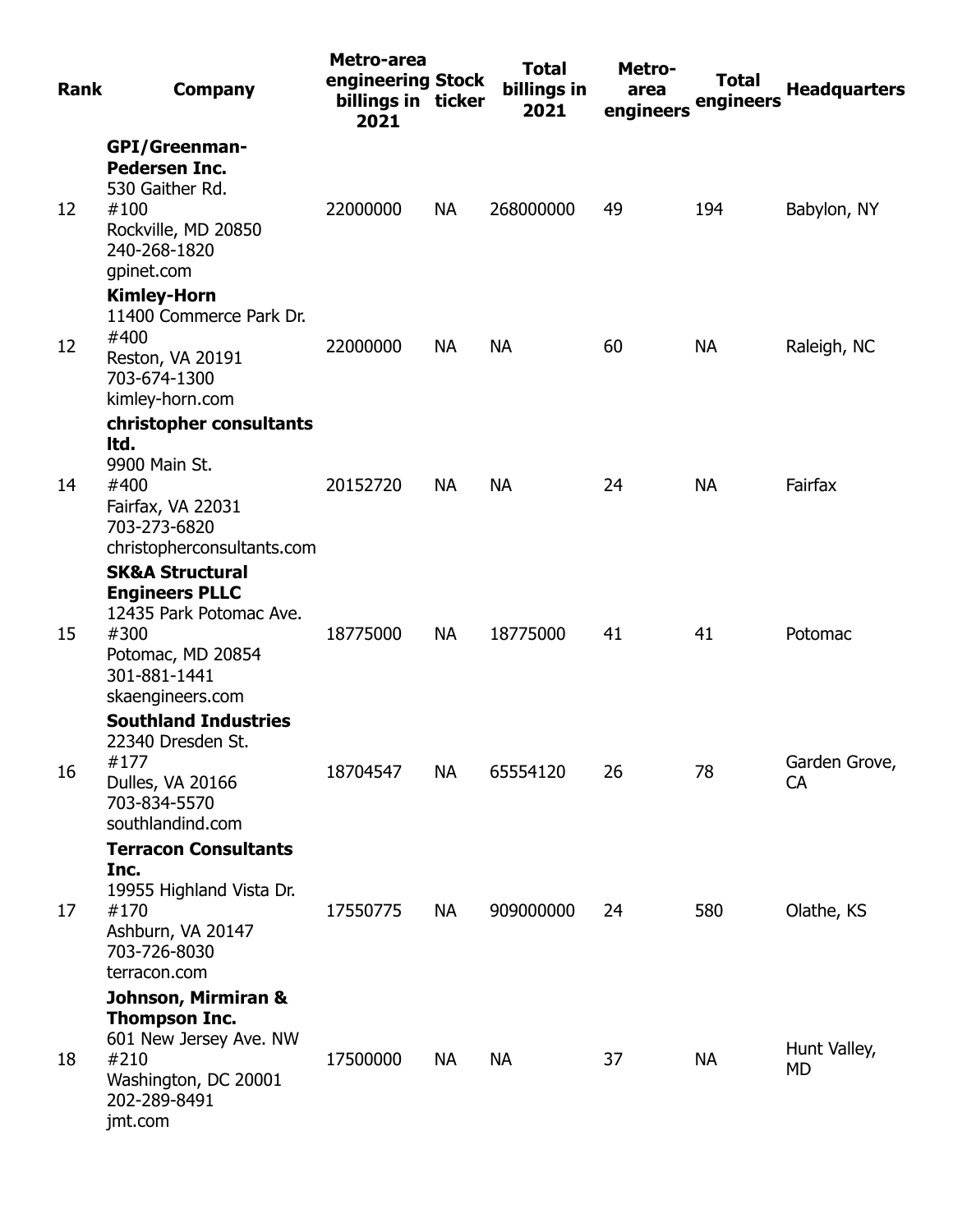| Rank | <b>Company</b>                                                                                                                       | Metro-area<br>engineering Stock<br>billings in ticker<br>2021 |           | <b>Total</b><br>billings in<br>2021 | Metro-<br>area<br>engineers | <b>Total</b><br>engineers | <b>Headquarters</b> |
|------|--------------------------------------------------------------------------------------------------------------------------------------|---------------------------------------------------------------|-----------|-------------------------------------|-----------------------------|---------------------------|---------------------|
| 19   | <b>Soltesz</b><br>4300 Forbes Ave.<br>#230<br>Lanham, MD 20706<br>301-948-2750<br>solteszco.com                                      | 15900000                                                      | <b>NA</b> | 21500000                            | 14                          | 21                        | Lanham              |
| 20   | <b>SETTY</b><br>3040 Williams Dr.<br>#600<br>Fairfax, VA 22031<br>703-691-2115<br>setty.com                                          | 15885130.13 NA                                                |           | 22804697                            | 25                          | 31                        | Faifax              |
| 21   | <b>Gordon</b><br>4501 Daly Dr.<br>#200<br>Chantilly, VA 20151<br>703-263-1900<br>gordon.us.com                                       | 15487000                                                      | <b>NA</b> | <b>NA</b>                           | 30                          | <b>NA</b>                 | Chantilly           |
| 22   | <b>GHT Limited</b><br>1110 N. Glebe Rd.<br>#300<br>Arlington, VA 22201<br>703-243-1200<br>ghtltd.com                                 | 15441000                                                      | <b>NA</b> | 15441000                            | 22                          | 23                        | Arlington           |
| 23   | <b>EYP Inc.</b><br>1000 Potomac St. NW<br>Washington, DC 20007<br>202-471-5000<br>eypae.com                                          | 12004093                                                      | <b>NA</b> | 47286788                            | 9.0                         | 19                        | Albany, NY          |
| 24   | <b>Arup</b><br>1120 Connecticut Ave. NW<br>Washington, DC 20036<br>202-729-8220<br>arup.com                                          | 11915057                                                      | <b>NA</b> | <b>NA</b>                           | 20                          | <b>NA</b>                 | London, UK          |
| 25   | <b>SmithGroup</b><br>1700 New York Ave. NW<br>#100<br>Washington, DC 20006<br>202-842-2100<br>smithgroup.com                         | 11394770                                                      | <b>NA</b> | 42132653                            | 25                          | 133                       | None                |
| 26   | <b>WB</b><br><b>Engineers+Consultants</b><br>1101 Wootton Pkwy.<br>#1050<br>Rockville, MD 20852<br>301-279-6300<br>wbengineering.com | 11300000                                                      | <b>NA</b> | 36700000                            | 8.0                         | 31                        | New York            |